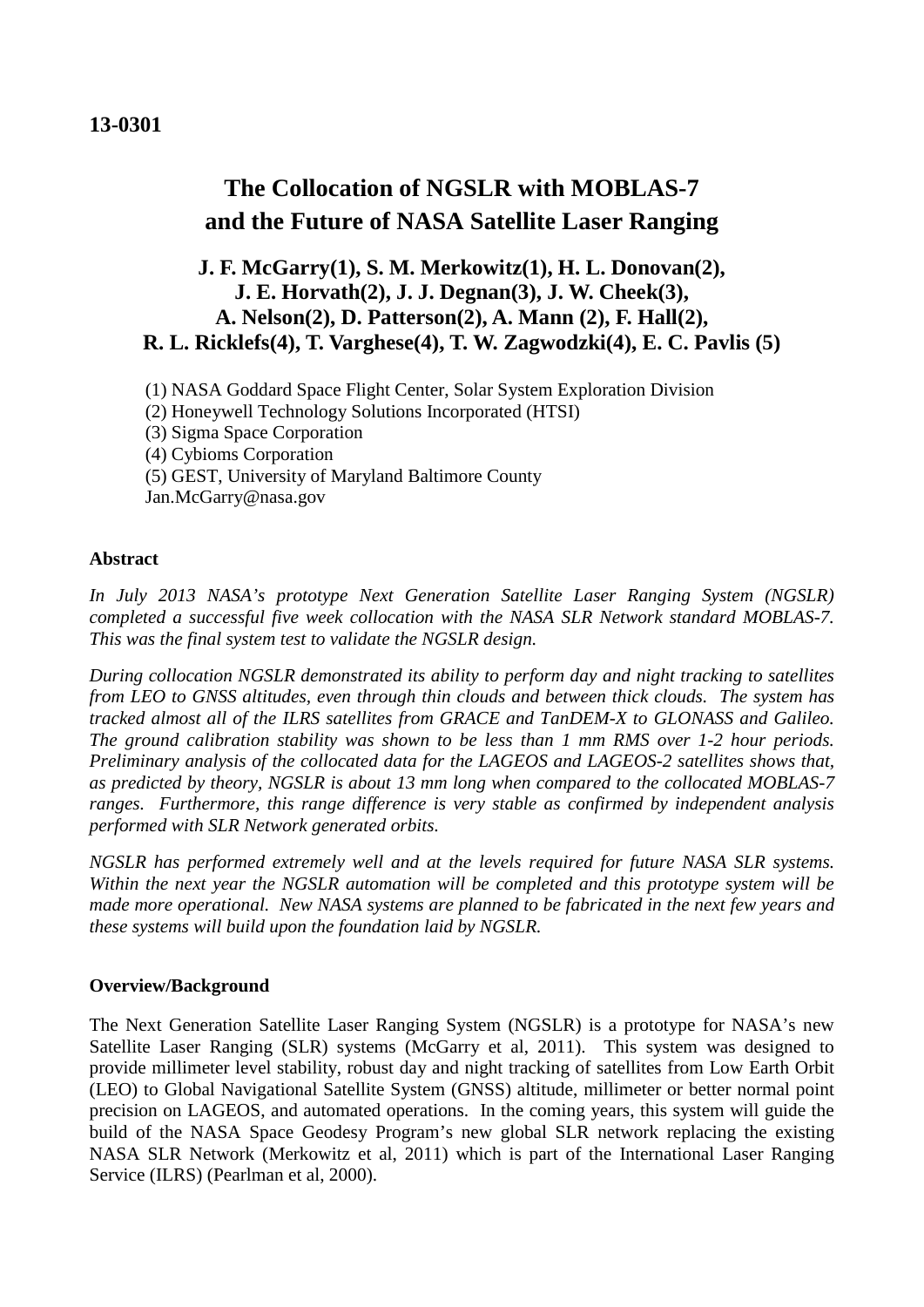NGSLR was recently upgraded and demonstrated its performance capabilities during simultaneous ranging with the current NASA SLR Network standard, MOBLAS-7. This five week period of ranging, referred to as a collocation, consisted of ground calibration ranging and satellite ranging comparisons between the two systems. During the collocation NGSLR successfully demonstrated its performance and verified its design requirements.

Figure 1. NGSLR at the Goddard Geophysical and Astronomical Observatory with a list of its eleven major subsystems.

- 1. Shelter and dome
- 2. Telescope assembly
- 3. Tracking system
- 4. Optical bench
- 5. Laser
- 6. Computers & software
- 7. Laser safety system interface to software (IO Chassis)
- 8. Time & frequency subsystem
- 9. Receiver subsystem
- 10. Meteorological system
- 11. Laser Hazard Reduction System



#### **Recent Upgrades**

To improve NGSLR's performance in some critical areas, we recently replaced our in-house built two kHz laser with a Commercial-Off-The-Shelf (COTS) laser from Photonics Industries (PI). This laser is more robust, has a narrower pulse-width (50 ps), and is easier to use and maintain.

The optical bench was redesigned and many of the components were replaced. The result is a system that has greater stability, is easier to align, provides greater optical isolation of the receiver from transmitter backscatter, and is capable of being completely automated.

Although many automation features were already implemented at NGSLR including many operator decisions, real-time signal processing, and aircraft detection, software and hardware upgrades were performed during this period that automated many additional parts of the system. These include the configuration of the laser safety system and the configuration of the optical bench components (neutral density filters, daylight filter, and receiver field of view). Automation that was completed or advanced during this upgrade period was the real-time signal processing, the automated decisions on sky conditions, automated target search and acquisition, and automated ground calibrations.

#### **Collocation Range Comparisons**

During collocation, two SLR stations within close proximity range simultaneously to the same satellite and utilize the same calibration targets. The proximity allows for geometric comparison of the ranges without introducing any orbital analysis effects. Atmospheric differences are also minimized since both systems range through the same atmosphere. Ranges from one station are transformed to the origin of the other and a direct comparison is then made.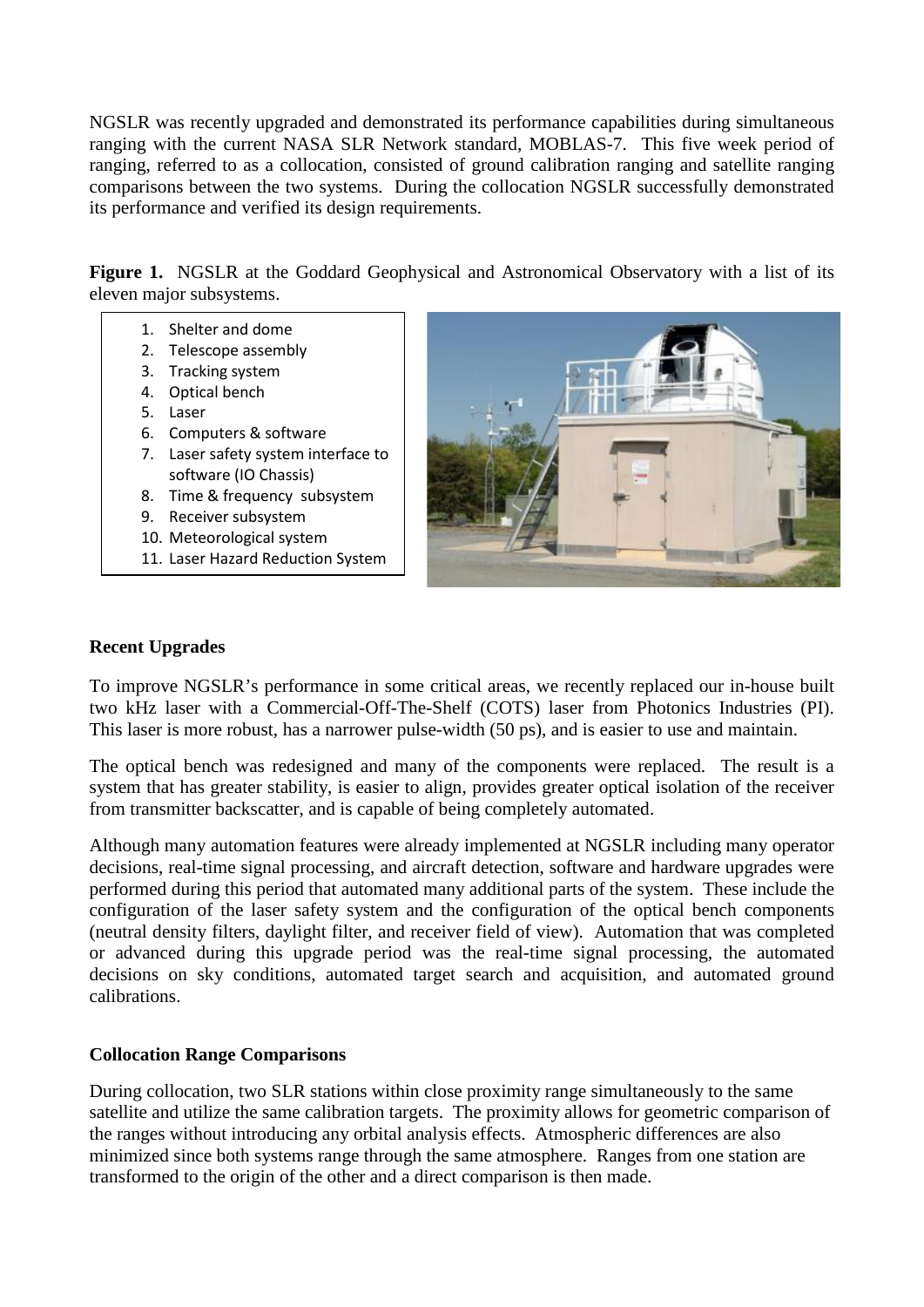NGSLR is approximately 40 meters away from MOBLAS-7. Accurate surveys of both systems' origins and the ground calibration target locations were performed before and after the collocation and showed results which agreed to within the accuracy of the survey  $(\pm 1.5 \text{ mm})$ .

This collocation is unique in that it provided the first opportunity for direct comparison of ranges between a single photon detection SLR system (NGSLR) and a multi-photon system (MOBLAS-7). Theoretical analyses of the differences between these two types of SLR systems have been performed in the past and were discussed in a separate presentation at this Workshop (Clarke et al, 2013).

#### **Demonstrated Performance**

In 2013 NGSLR successfully ranged to a majority of the ILRS satellite constellation, demonstrating its ability to perform day and night ranging to most of the LEO, both LAGEOS, LARES, COMPASS-M3 and many of the GLONASS and Galileo satellites. Because there are so many GNSS satellites tracked by the ILRS and because of the GNSS importance, the ability to track these satellites during daylight hours has become a very important capability for SLR stations. Weak signal links and/or solar background noise make it difficult for many SLR systems to range to the higher altitude satellites, such as GNSS, during the day.

Because of the shift schedule, over 80% of the collocation passes were taken during daylight. With the new PI laser and the upgraded optical bench, NGSLR tracking during daylight has proven to be almost as robust as at night, even for the GNSS satellites.

With our recent upgrades in place, ground calibrations have consistently shown stabilities at the  $\pm 1.5$  mm level (peak to peak) with standard deviations better than 1 millimeter over one to two hour periods. Ranging to two other ground targets at different azimuth locations shows the same stability as for the primary target and all provide consistent system delays over hour long periods.

**Figure 2.** Calibrations results from three ground targets. The targets are all to the East of the station with azimuth angles from about 40 to 90 degrees. The ranges from all targets show good agreement and stability over the hour long ranging. Each dot in the plot is a 5 minute normal point.

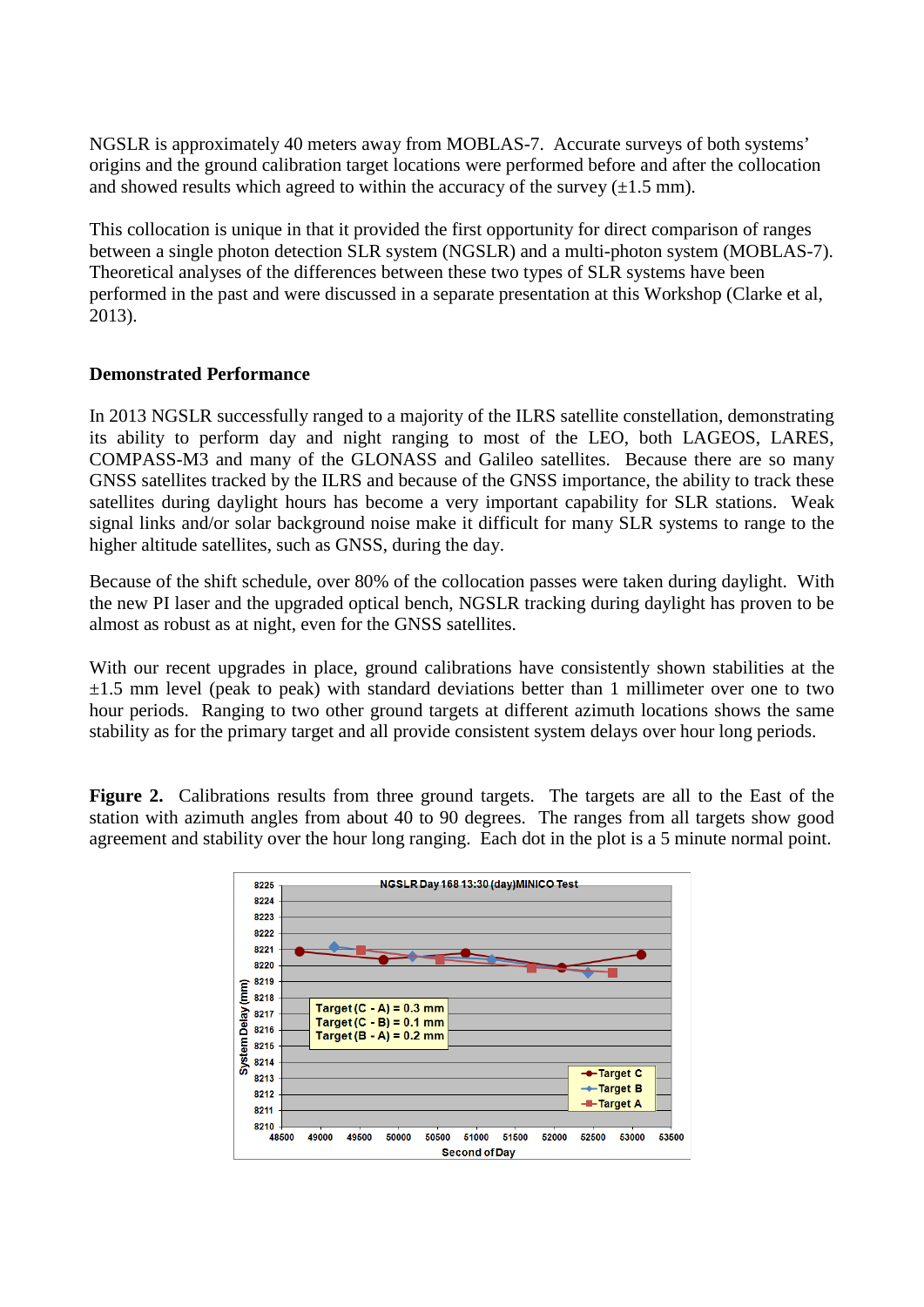LAGEOS ranging is a critical component in the generation of the International Terrestrial Reference Frame (ITRF). Information on the LAGEOS mission can be found at: [http://ilrs.gsfc.nasa.gov/missions/satellite\\_missions/current\\_missions/lag1\\_general.html.](http://ilrs.gsfc.nasa.gov/missions/satellite_missions/current_missions/lag1_general.html)

SLR ranging data products are called normal points which are the average of ranges to the satellite over a short period of time, typically five to thirty seconds for LEO, two minutes for LAGEOS, and five minutes for GNSS. Information on normal points can be found at: [http://ilrs.gsfc.nasa.gov/data\\_and\\_products/data/npt/npt\\_algorithm.html](http://ilrs.gsfc.nasa.gov/data_and_products/data/npt/npt_algorithm.html)

To provide the millimeter level ITRF of the future, SLR systems will need millimeter or better normal point precision on LAGEOS. Throughout the collocation NGSLR demonstrated normal point precision at the 1 millimeter level on both LAGEOS and LAGEOS-2.

Because of the Poisson nature of the receive events, multiple photon returns will bias the receive time earlier than for single photon returns (Degnan, 1994) (Fan et al, 2001). This implies a fundamental range difference between systems that limit their receive events to the single photon level (NGSLR) and conventional systems that regularly receive multiple photon returns (e.g. MOBLAS-7). The mean range measured by single photon systems coincides closely with the centroid of the satellite impulse response while the mean of multiple photon returns tends to move toward the surface of the satellite. This difference becomes larger with a broader satellite target signature such as that of LAGEOS. Analysis of the theoretical difference between NGSLR and MOBLAS-7 (Clarke et al, 2013) predicts that NGSLR ranges should be ~13 millimeters longer than MOBLAS-7's. Our comparisons during collocation show NGLR ranges to LAGEOS and LAGEOS-2 to be 12.8 millimeters on average longer than MOBLAS-7's. See Figure 3. In addition, after removal of the mean pass bias between the two systems, plots of normal points from both systems show very good agreement between the individual points through the passes. See Figure 4.

Independent analysis by the ILRS Analysis Working Group Chair compared NGSLR collocation data against orbits generated from the ILRS network data and confirmed our analysis of NGSLR's performance (Pavlis et al, 2013).

**Figure 3.** Histogram of the range differences between NGSLR and MOBLAS-7 for all collocation passes. The mean of the histogram shows NGSLR ranges long from MOBLAS-7's by 12.8 mm which is in good agreement with theory.

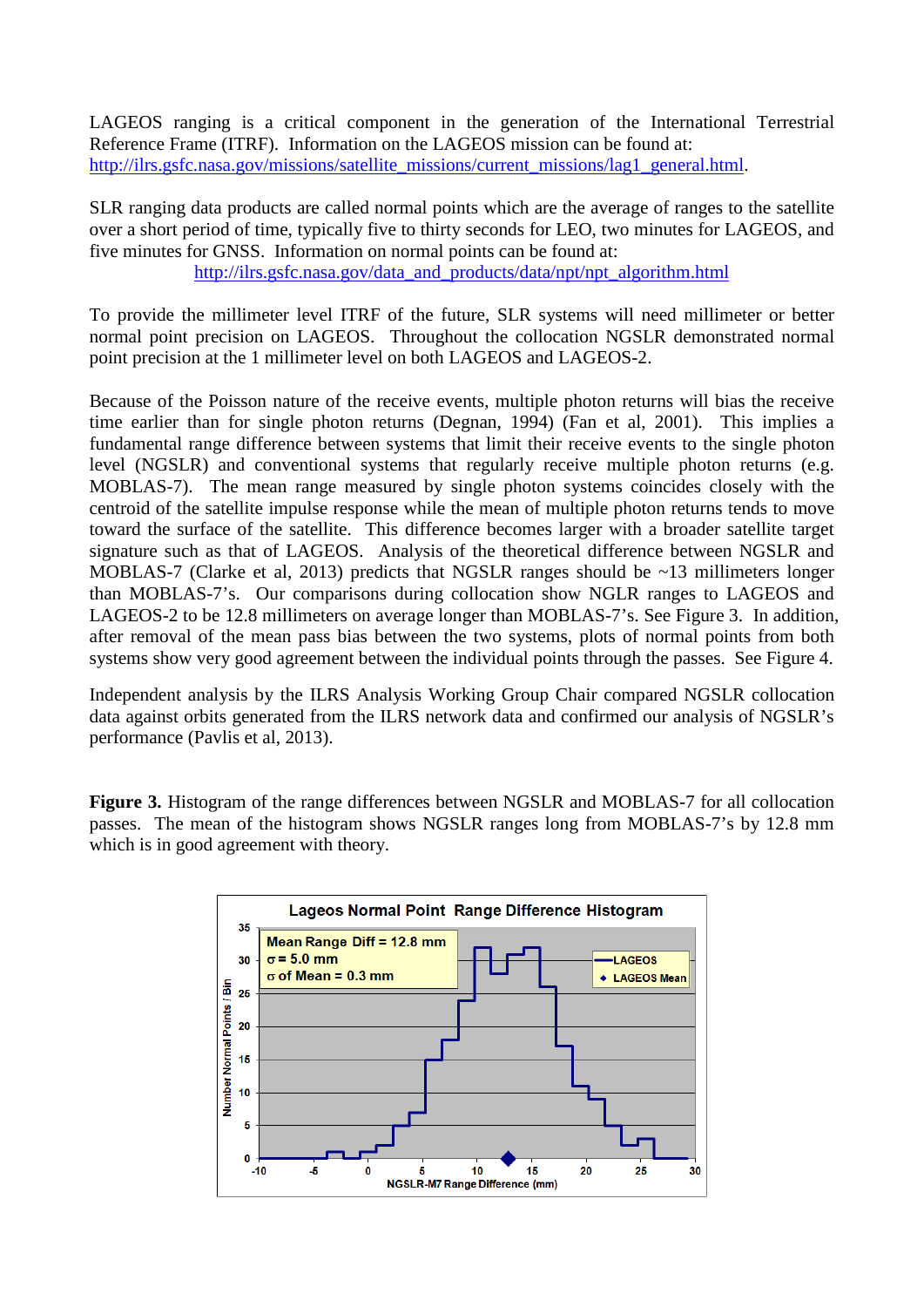Figure 4. Individual normal points from NGSLR (7125 in green) agree very closely to those of MOBLAS-7 (7105 in red) after the mean pass bias has been removed.



#### **Current Status**

NGSLR is currently performing satellite laser ranging under operator control while we work to complete the automation of the system. Much of the system is now automated, but work continues on the automated satellite acquisition, software sky-condition-based decision making, and the final beam divergence automation. We expect these to be completed this year. In addition, closed loop tracking and a health and safety subsystem still need to be implemented to produce a fully automated system.

After approximately one year of laser ranging in the current configuration, NGSLR data will be analyzed for long term trends. Data will be released to the ILRS periodically over the coming year.

#### **The Future of NASA SLR**

NASA's Space Geodesy Program plans to build a new SLR Network with systems based upon the NGSLR concept, completing eight to ten systems in the next decade. NGSLR has been developed over many years, and system requirements and restrictions have changed during this period. As a result, certain subsystems are now obsolete, no longer needed, or are otherwise not optimum. Therefore the new NASA SLR systems (SGSLR) will not be exact replicas of the NGSLR prototype, but will be an improved version designed to meet the current requirements.

Future NASA SLR systems must be automated. Whether these systems will be able to perform tracking without an operator or with a remote operator will depend upon regulations from the US Government's Federal Aviation Administration (FAA). These regulations are currently undergoing revision and there is some potential for reductions in the current restrictions on SLR operations in the United States.